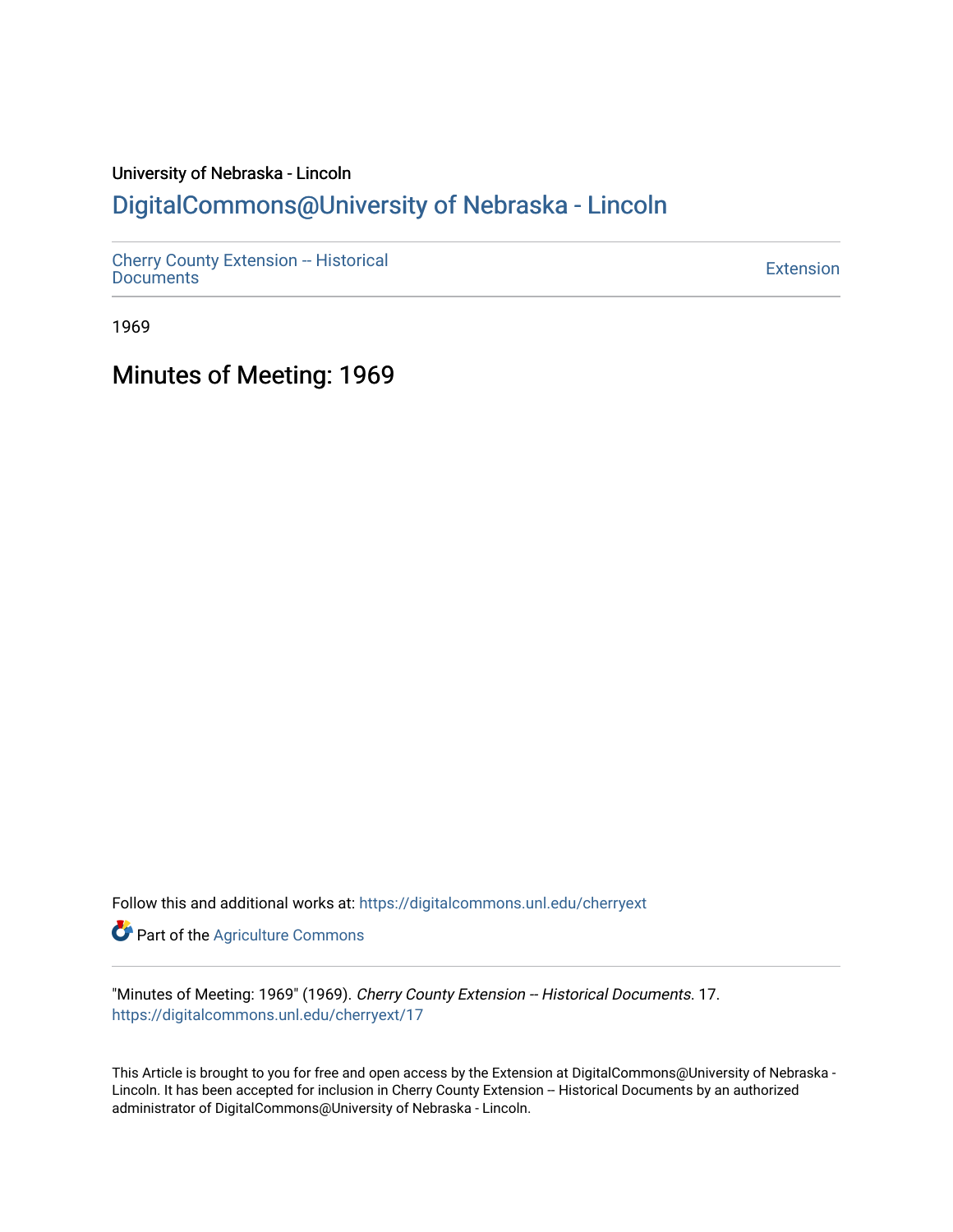## CHERRY COUNTY EXTENSION

**THE STATE IN PROPERTY WAY** 

| 0c721c9<br>1969 Annual Banquet Expenses |                  |
|-----------------------------------------|------------------|
| 146 plates $@1.60 + tax$ (Home Cafe     | 238.27           |
| Rent for Parish Hall                    | 25.00            |
| Place Cards                             | 1.40             |
| 2 stencils                              | .50              |
| 51 duplicate invitations                | 3.46             |
| Decorations                             | 9.99             |
| 250 programs $\theta \frac{1}{2} \zeta$ | 1.25<br>\$279.87 |
|                                         |                  |

| Your half: |                          | \$139.93             |
|------------|--------------------------|----------------------|
|            | Our share on programs    | .63<br>$\sim$ $\sim$ |
|            | Our share on decorations | 4.99<br>$\sim$       |
|            |                          | 134.31               |

 $\langle \hat{f} \rangle$ 

 $\bar{\bar{z}}$ 

Ť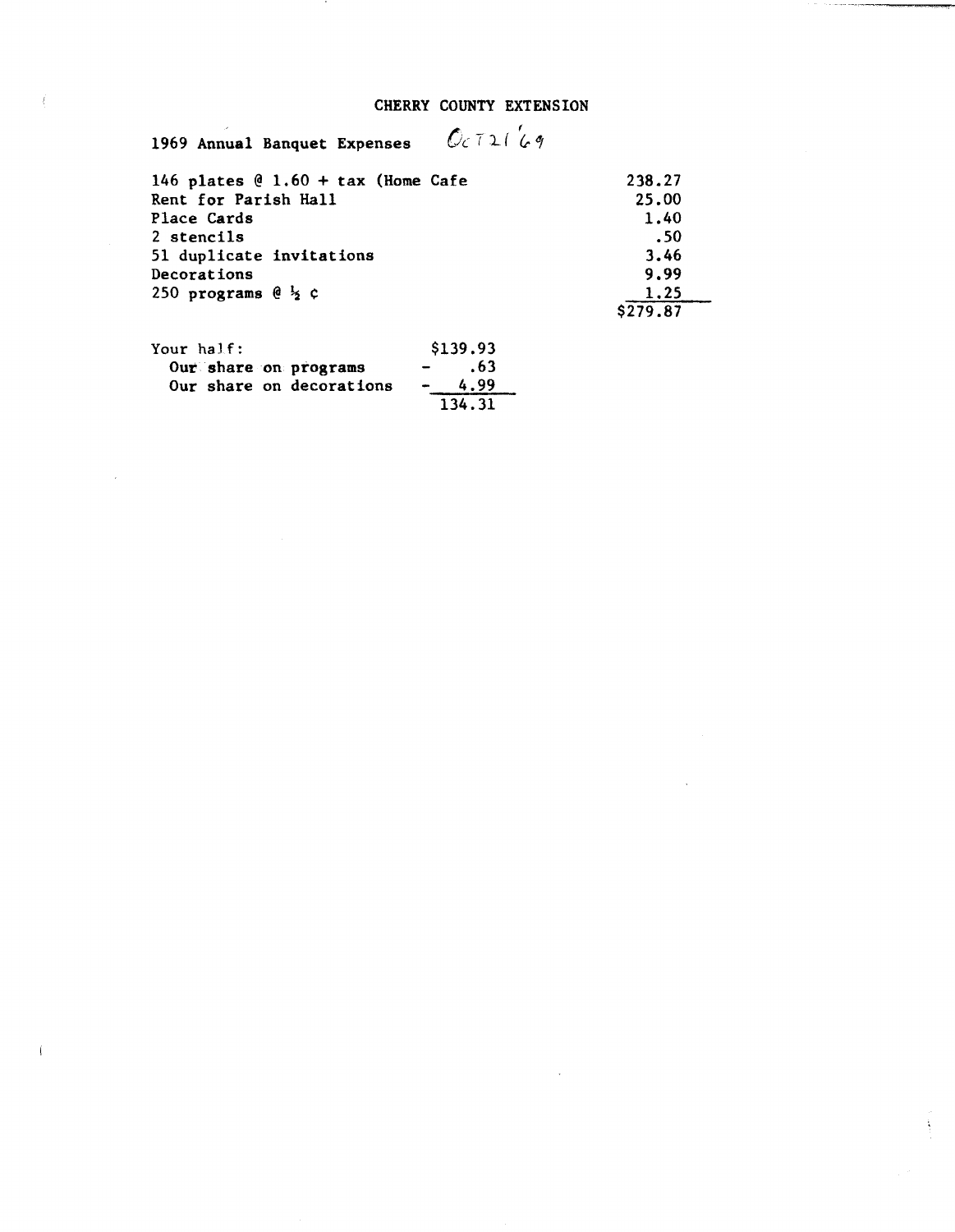## CHERRY COUNTY EXTENSION BOARD MEETING County Extension Office, Valentine December 3, 1969

PRESENT: Jim Drinkwa1ter, Chairman F. M. (Bud) Reece, Jr. Henry Fox Kenneth Hall Harriet Cozad Carroll Peterson Betty Kime, Home Agent Harry Stokely, County Agent

Meeting was called to order by Chairman Drinkwa1ter.

Minutes of the Oct. 3 meeting were read and approved.

Financial report was pxamined and accepted by the Board.

OLD BUSINESS:

- 1. Agent Kime reported that the necessary funds needed for the equipment of the kitchen in the city library had been taken care of and was therefore no further concern for the Extension Board.
- 2. Agent Stokely reported 146 plastes were served at a share cost of  $$134.31$  at the auccessful annual meeting and banquet sponsored by the Cherry *Soil* and Water Conservation District and the Extension Service October 21.
- 3. Election ballots for District 1, 2, and 5 Board members will be mailed soon. At present we are waiting verification of the nominees willing to serve, who were to be contacted by Mrs. Schneider.

NEW BUSINESS:

1. Election of officers. Bud Reece moved that all officers be re-elected to their present office. Seconded by Fox. Motion Carried. be re-elected to their present office. Seconded by Fox.

> Jim Drinkwalter - Chairman Bud Reece - Vice-Chairman Mrs. Eldon Cozad - Secretary-Treasurer

- 2. Agent Kime discussed the 1970 Western Regional Winter Extension School at Phoenix, Arizon. She asked that she might have a 3 week leave of absence so she could attend. Motion by Carroll Peterson that board grant her the 3 weeks leave of absence. Seconded by Bud Reece. Motion carried.
- 3. Agent Stokely reported that the present secretary at the office has informed them she is to be married *in* January and will quit her work the last of February.
- 4. Plans of work for the Extension program for both Agent Kime and Stokely were reviewed and discussed.

Meeting adjourned. The mass of the Mrs. E. Cozad, Sec.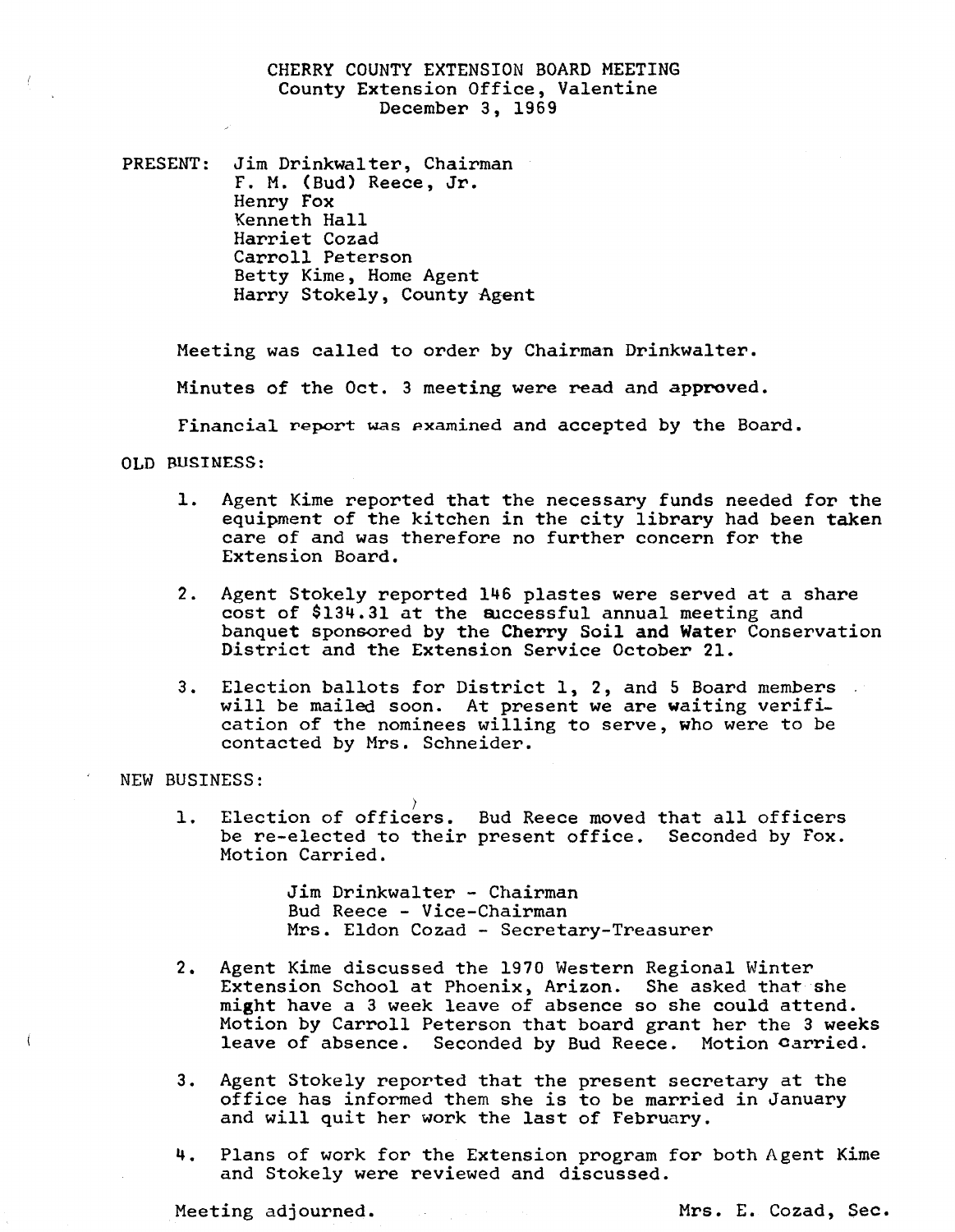#### **MINUTES** CHERRY COUNTY EXTENSION BOARD October 3, 1969

|  | MEMBERS PRESENT: Mrs. Henry Schenider Mr. Bud Reece |                          |
|--|-----------------------------------------------------|--------------------------|
|  | Mrs. Eldon Cozad Mr. Bill Roesch                    |                          |
|  | Mr. Carroll Peterson Mr. Kenneth Hall               |                          |
|  | Mr. Jim Drinkwalter                                 | Co. Agent, Harry Stokely |
|  | Mr. Henry Fox                                       | Home Agent, Betty Kime   |

Meeting called to order by Chairman Jim Drinkwalter. Minutes of May 16, 1969 were read and approved.

OLD BUSINESS

1. The Financial Statement through the month of September was recieved and accepted by the board.

2. Agent StOkely reported that Miss Edith Shelbourn had been hired as secretary replacing Lois Bristol. Her work to be evaluated by December 31 for a possible raise in wages.

NEW BUSINESS

1. Chairman Drinkwalter read a notice that the dues of  $$25.00$  to the Nebr. Ass'n. of County Ex. Boards is now due. Moved by Schneider that the dues be paid, seconded by Hall- carried.

2. Discussion on a proposal that the Ex. Board might be interested in helping equip a kitchen in the new county library. Agent Kime is to seek further particulars and the legallity of such action and report to the board before further consideration is given.

3. Agent Stokely reported that plans are underway for the combined Ex. and S. C. Banquet. The date has been set for Oct. 21, 1969--6:30 p.m. at the Catholic Parish Hall.

4. Nominations were in order for Board Hembers from Dist. One (1), Dist. Two (2), and Dist. Five (5). Names submitted for Dist. One (1)

- 1. Joy C. Fairhead 2. Mrs. Mildred Weber
- 3. Mrs. Wm. Arnot

Dist. Two (2)

 $\int$ 

1. Mrs. Henry Schneider

- 2. Mrs. Bill Gaskins
- 3. Mr. Carl Powell
- 4. Mr. Ron Qualley

Dist. Five (5)

1. Harvin Cox

2. Ken Boyer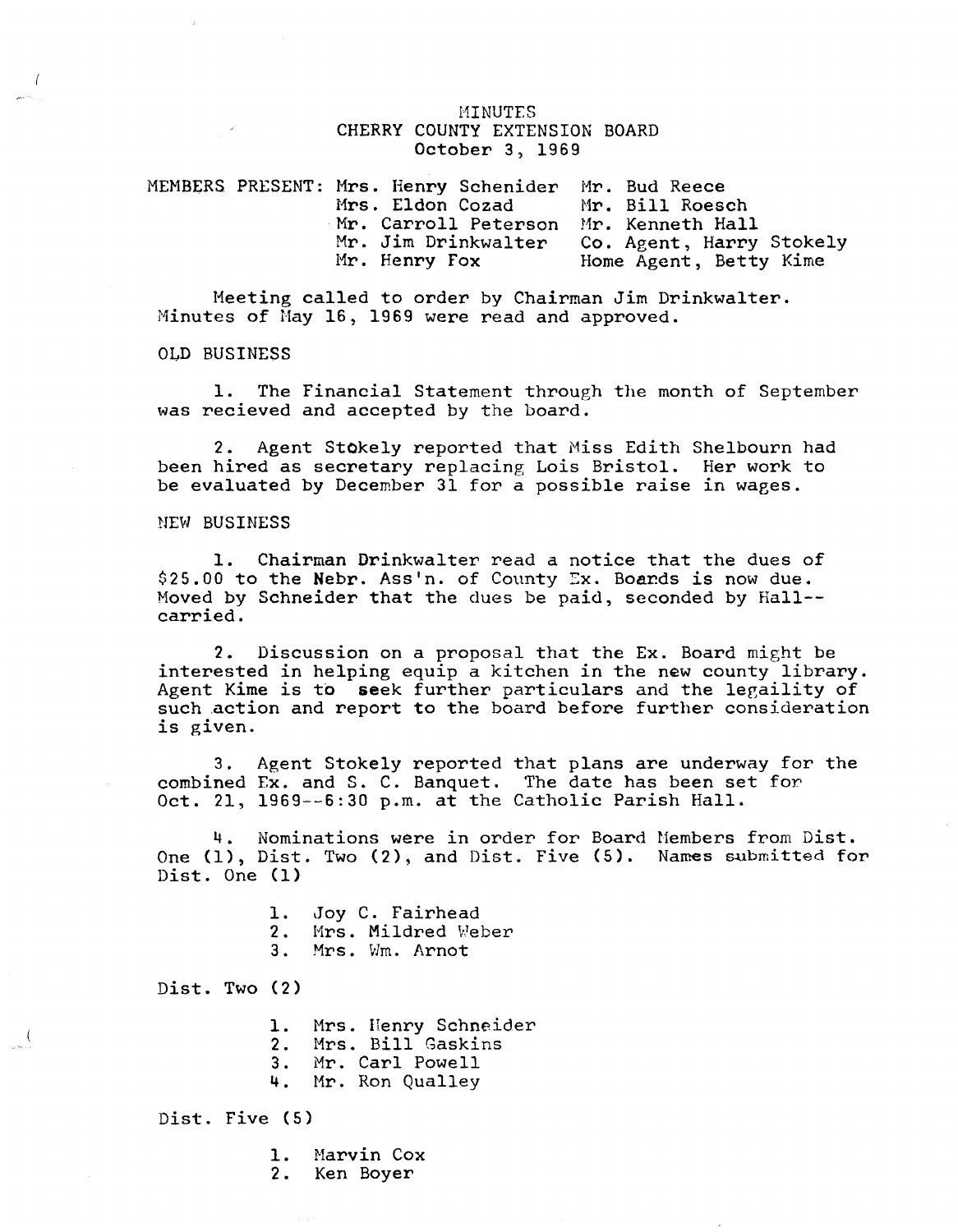Nominees to be contacted if they are willing to serve if elected to bard. Names of those who do not wish to serve be replaced at the discretion of Agent Kime and Agent "Stokely.

 $\frac{1}{4}$  .

Meeting Adjourned.

 $\overline{1}$ 

 $\left($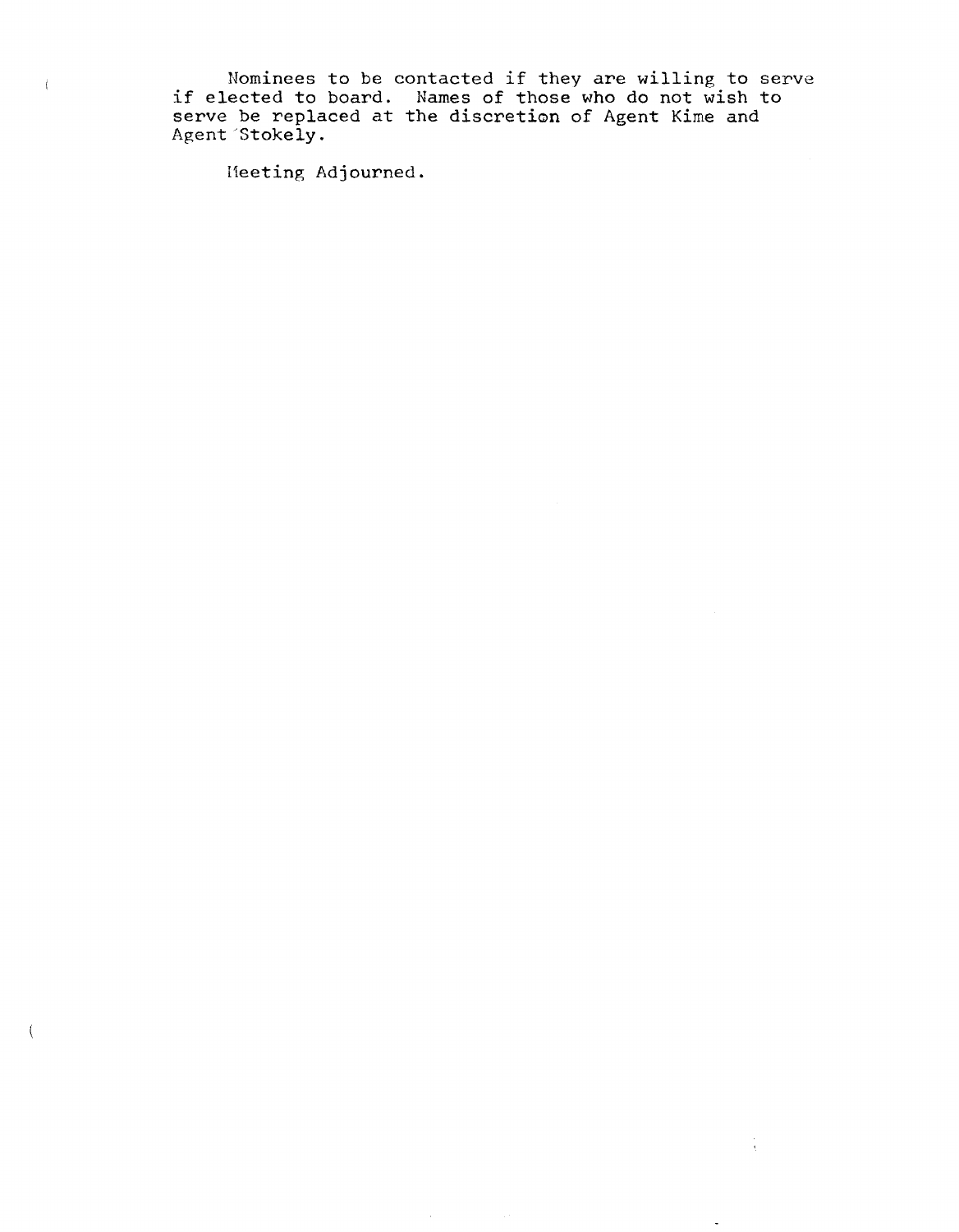#### MINUTES CHERRY COUNTY EXTENSION BOARD May 16, 1969 County Extension Office

| MEMBERS PRESENT: | Jim Drinkwalter<br>William Roesch | F.M. Reece, Jr.<br>Henry Fox                       |
|------------------|-----------------------------------|----------------------------------------------------|
|                  | Kenneth Hall<br>Mae Schneider     | Co. Agent, Harry Stokely<br>Home Agent, Betty Kime |

Meeting called to order by Jim Drinkwalter, Chairman. Minutes of the January 14 meeting read and approved. Agent Kime was appointed acting secretary in the absence of Mrs. Eldon Cozad.

#### OLD BUSINESS'

1. Letter from Ralph Lashley, Nebraska Association of County Extension Boards was read. The check for the meal tickets for Senator Elvin Adamson at the State Meeting was returned as the Nebraska Association of Extension Boards felt all counties would benefit if expenses were paid by Association.

NEW BUSINESS:

 $\setminus$ 

1. Discussion on hiring a new secretary as Lois Biltoft is being married and will be leaving July 1st. Reece made motion, Schneider seconded, that Agent Stokely not advertize but interview and hire a qualified applicant and pay salary according to what he sees necessary. Motion carried.

2. Agent Stokely reported having bookkeeping of the office brought up to date by Dorothea Cook at a cost of \$52.00; repair of IBM office machine \$30.00. A service contract for one year was obtained for \$61.00 with the IBM company.

3. Schneider made motion, seccnded by Hall that the board limit the agents to spending not more than \$100.00 without authorization from the board. Motion carried.

4. 1969-70 budget is as follows:

| Harry Stokely, County Agents Salary | \$1800   |
|-------------------------------------|----------|
| Thedford Extension District         | 1650     |
| Betty Kime Home Agents Salary       | 1220     |
| Office Assistant                    | 3700     |
| Travel Expense                      | 1700     |
| Supplies                            | 300      |
| Postage                             | 100      |
| Telephone                           | 500      |
| Repair Equipment                    | 35       |
| New Equipment                       | 75       |
| Express & Freight                   | 25       |
| Rent                                | 100      |
| Miscelleanous                       | 400      |
|                                     | \$11,605 |

Motion made by Roesch, seconded by Reece to accept budget of \$11,605.00. Motion carried. Meeting adjourned.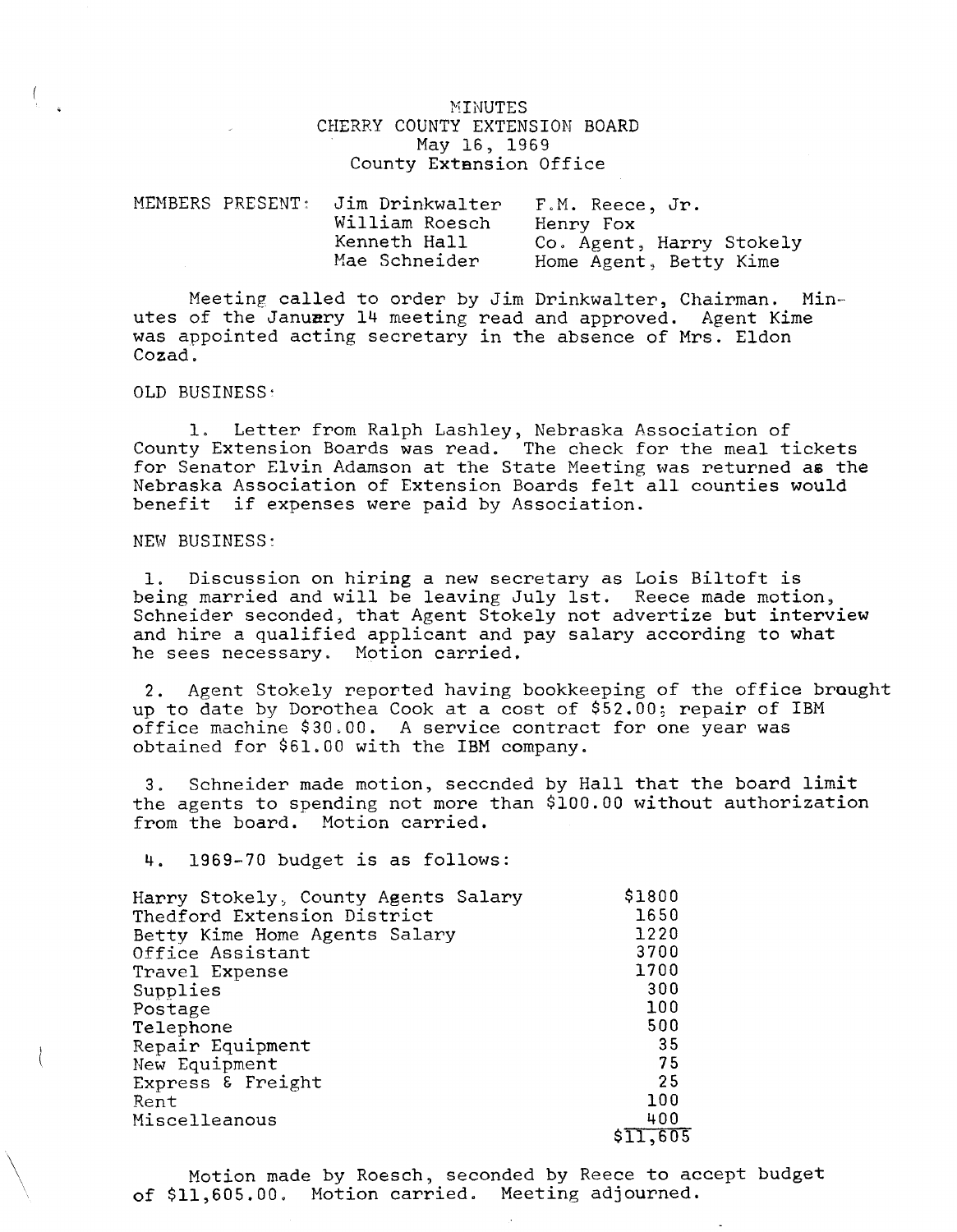# MINUTES CHERRY COUNTY EXTENSION BOARD January 14, 1969 2 P.M., MST. County Extension Office

| MEMBERS PRESENT: Henry |       |
|------------------------|-------|
|                        | Bud I |
|                        | Carro |

 $v$  Fox Reece arroll Peterson

Kenneth Hall Mae Schneider Agents Kime & Stokely

Meeting called to order by Henry Fox in absence of Chairman and Vice-Chairman. Minutes of the September 27, 1968 meeting read by acting Secretary, Bud Reece, in absence of Secretary. Minutes were approved.

Financial report was given. However, several errors was found in the report and explained. The report, such as it was, was accepted.

OLD BUSINESS:

i s

 $\star$ 

\  $\checkmark$ 

1. Agent Stokely reported on his investigation with the University Agronomy personnel concerning the feasibility of running a Corn Production Efficiency contest. The purpose of the contest was to gain useful production figures for the county. Agent Stokely reported that the Agronomists discouraged such a contest because the lack of factual data gained would make the records invaluable.

2. The results of the 1968 Extension Board election was announced as follows:

> Extension District #3, Nominated: Aloid .Homan Carroll Peterson Tom Hoffman Carroll Peterson elected.

> Extension District #8, Nominated: Bob Keller Jim Drinkwalter Jerry Garner Bryon Eatinger Jim Drinkwalter elected

Extension Board Member at Large, Nominated: Henry Fox Doug Tetherow Ezra McCray Henry Fox elected

District #3 and #8 were elected by mail ballot. Election of member ar larze was conducted at the Annual Meeting.